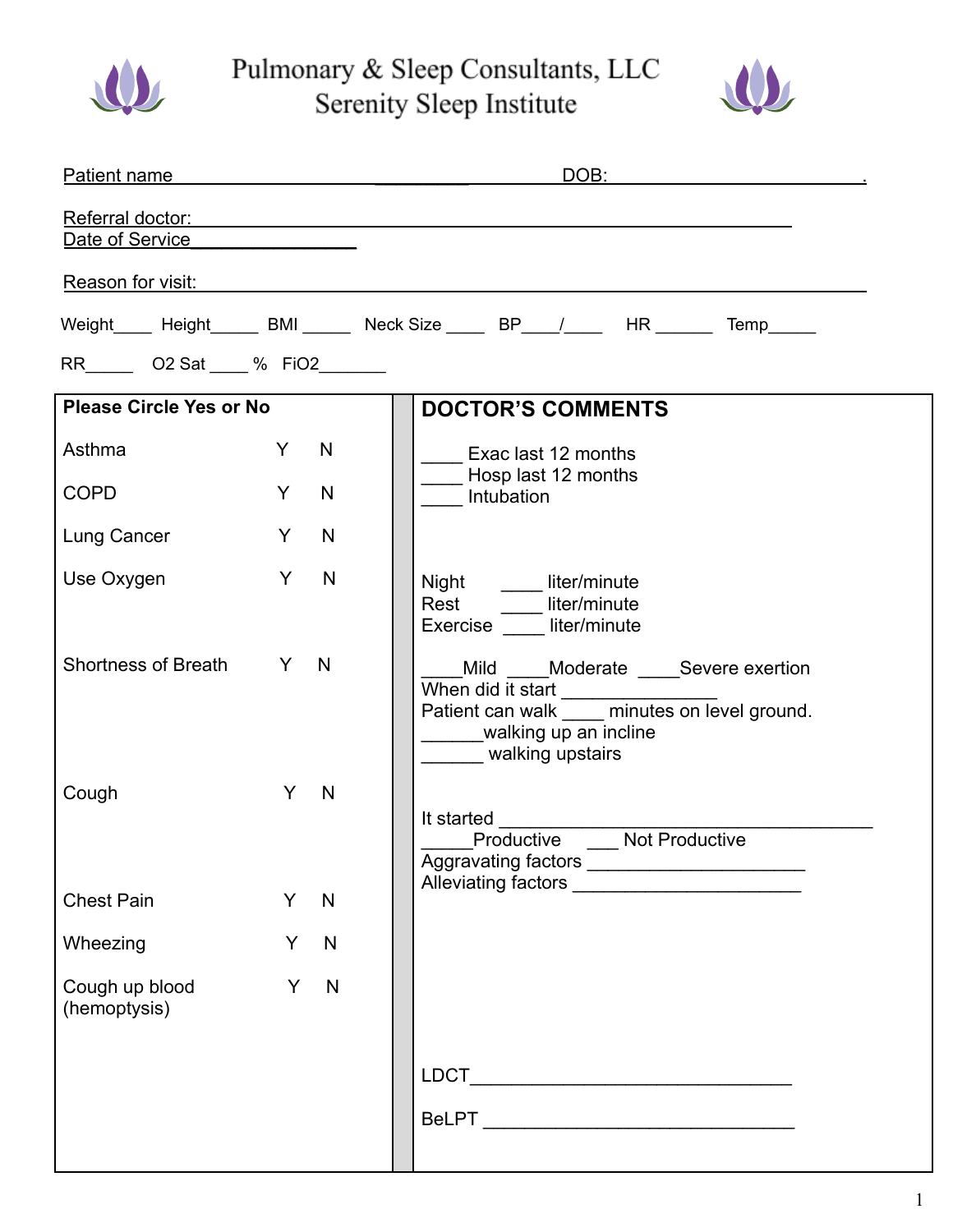| ×<br>۰.<br>۰. |
|---------------|
|---------------|

| <b>SLEEP HISTORY</b>           |                                                                                                                                                                                                                                                                                                                                                                                                                                                                                                                                                                                                                                                                                                                                                                                                                                                                                                      |                |              | DOCTOR'S COMMENTS:     |                |              |
|--------------------------------|------------------------------------------------------------------------------------------------------------------------------------------------------------------------------------------------------------------------------------------------------------------------------------------------------------------------------------------------------------------------------------------------------------------------------------------------------------------------------------------------------------------------------------------------------------------------------------------------------------------------------------------------------------------------------------------------------------------------------------------------------------------------------------------------------------------------------------------------------------------------------------------------------|----------------|--------------|------------------------|----------------|--------------|
|                                |                                                                                                                                                                                                                                                                                                                                                                                                                                                                                                                                                                                                                                                                                                                                                                                                                                                                                                      |                |              |                        |                |              |
|                                |                                                                                                                                                                                                                                                                                                                                                                                                                                                                                                                                                                                                                                                                                                                                                                                                                                                                                                      |                |              |                        |                |              |
| <b>Bedtime</b>                 |                                                                                                                                                                                                                                                                                                                                                                                                                                                                                                                                                                                                                                                                                                                                                                                                                                                                                                      | AM / PM        |              |                        |                |              |
| Out of Bed                     |                                                                                                                                                                                                                                                                                                                                                                                                                                                                                                                                                                                                                                                                                                                                                                                                                                                                                                      | AM / PM        |              |                        |                |              |
| Shiftwork                      |                                                                                                                                                                                                                                                                                                                                                                                                                                                                                                                                                                                                                                                                                                                                                                                                                                                                                                      | Y.             | ${\sf N}$    | Cataplexy              | Y              | $\mathsf{N}$ |
| Please circle YES or NO        |                                                                                                                                                                                                                                                                                                                                                                                                                                                                                                                                                                                                                                                                                                                                                                                                                                                                                                      |                |              | <b>HGH</b>             | $\overline{Y}$ | $\mathsf{N}$ |
| Snoring                        |                                                                                                                                                                                                                                                                                                                                                                                                                                                                                                                                                                                                                                                                                                                                                                                                                                                                                                      |                |              |                        |                | ${\sf N}$    |
| Wake yourself snoring          |                                                                                                                                                                                                                                                                                                                                                                                                                                                                                                                                                                                                                                                                                                                                                                                                                                                                                                      |                | ${\sf N}$    | <b>Sleep Paralysis</b> |                | $\mathsf{N}$ |
| Stop breathing during sleep    |                                                                                                                                                                                                                                                                                                                                                                                                                                                                                                                                                                                                                                                                                                                                                                                                                                                                                                      |                | ${\sf N}$    |                        |                | $\mathsf{N}$ |
|                                |                                                                                                                                                                                                                                                                                                                                                                                                                                                                                                                                                                                                                                                                                                                                                                                                                                                                                                      |                | ${\sf N}$    | <b>Sleep Walking</b>   |                | $\mathsf{N}$ |
|                                |                                                                                                                                                                                                                                                                                                                                                                                                                                                                                                                                                                                                                                                                                                                                                                                                                                                                                                      |                | ${\sf N}$    |                        |                |              |
| Wake up during sleep           |                                                                                                                                                                                                                                                                                                                                                                                                                                                                                                                                                                                                                                                                                                                                                                                                                                                                                                      | Y              | $\mathsf{N}$ |                        |                |              |
| How many times?                |                                                                                                                                                                                                                                                                                                                                                                                                                                                                                                                                                                                                                                                                                                                                                                                                                                                                                                      |                |              |                        |                |              |
| Why?                           |                                                                                                                                                                                                                                                                                                                                                                                                                                                                                                                                                                                                                                                                                                                                                                                                                                                                                                      |                |              |                        |                |              |
| Daytime naps                   |                                                                                                                                                                                                                                                                                                                                                                                                                                                                                                                                                                                                                                                                                                                                                                                                                                                                                                      | $\overline{Y}$ | $\mathsf{N}$ |                        |                |              |
| How many naps?                 |                                                                                                                                                                                                                                                                                                                                                                                                                                                                                                                                                                                                                                                                                                                                                                                                                                                                                                      |                |              |                        |                |              |
|                                |                                                                                                                                                                                                                                                                                                                                                                                                                                                                                                                                                                                                                                                                                                                                                                                                                                                                                                      |                |              | Sleep onset            |                |              |
| Insomnia (difficulty sleeping) |                                                                                                                                                                                                                                                                                                                                                                                                                                                                                                                                                                                                                                                                                                                                                                                                                                                                                                      | $\overline{Y}$ | $\mathsf{N}$ |                        |                |              |
|                                |                                                                                                                                                                                                                                                                                                                                                                                                                                                                                                                                                                                                                                                                                                                                                                                                                                                                                                      |                |              |                        |                |              |
|                                |                                                                                                                                                                                                                                                                                                                                                                                                                                                                                                                                                                                                                                                                                                                                                                                                                                                                                                      |                |              |                        |                |              |
|                                |                                                                                                                                                                                                                                                                                                                                                                                                                                                                                                                                                                                                                                                                                                                                                                                                                                                                                                      |                |              |                        |                |              |
|                                |                                                                                                                                                                                                                                                                                                                                                                                                                                                                                                                                                                                                                                                                                                                                                                                                                                                                                                      |                |              |                        |                |              |
|                                | $\overline{Y}$<br>Y<br>${\sf N}$<br><b>HPH</b><br>Y<br>Y<br>$\overline{Y}$<br>$\overline{Y}$<br><b>RLS</b><br>$\overline{Y}$<br>Dry mouth when you wake up<br>$\overline{Y}$<br>Y<br>Headache when you wake up<br><b>ESS</b><br>How long is each nap?<br>Sleep maintenance<br>Treated<br>OSA;CSA<br>Location: <u>with the set of the set of the set of the set of the set of the set of the set of the set of the set of the set of the set of the set of the set of the set of the set of the set of the set of the set of the set </u><br>Date: ________<br>CPAP/AUTO CPAP/BiPAP $Y \ N$ cm H <sub>2</sub> O<br>Patient has had current CPAP/BiPAP machine<br>since <u>example and the set of the set of the set of the set of the set of the set of the set of the set of the set of the set of the set of the set of the set of the set of the set of the set of the set of the set of the s</u> |                |              |                        |                |              |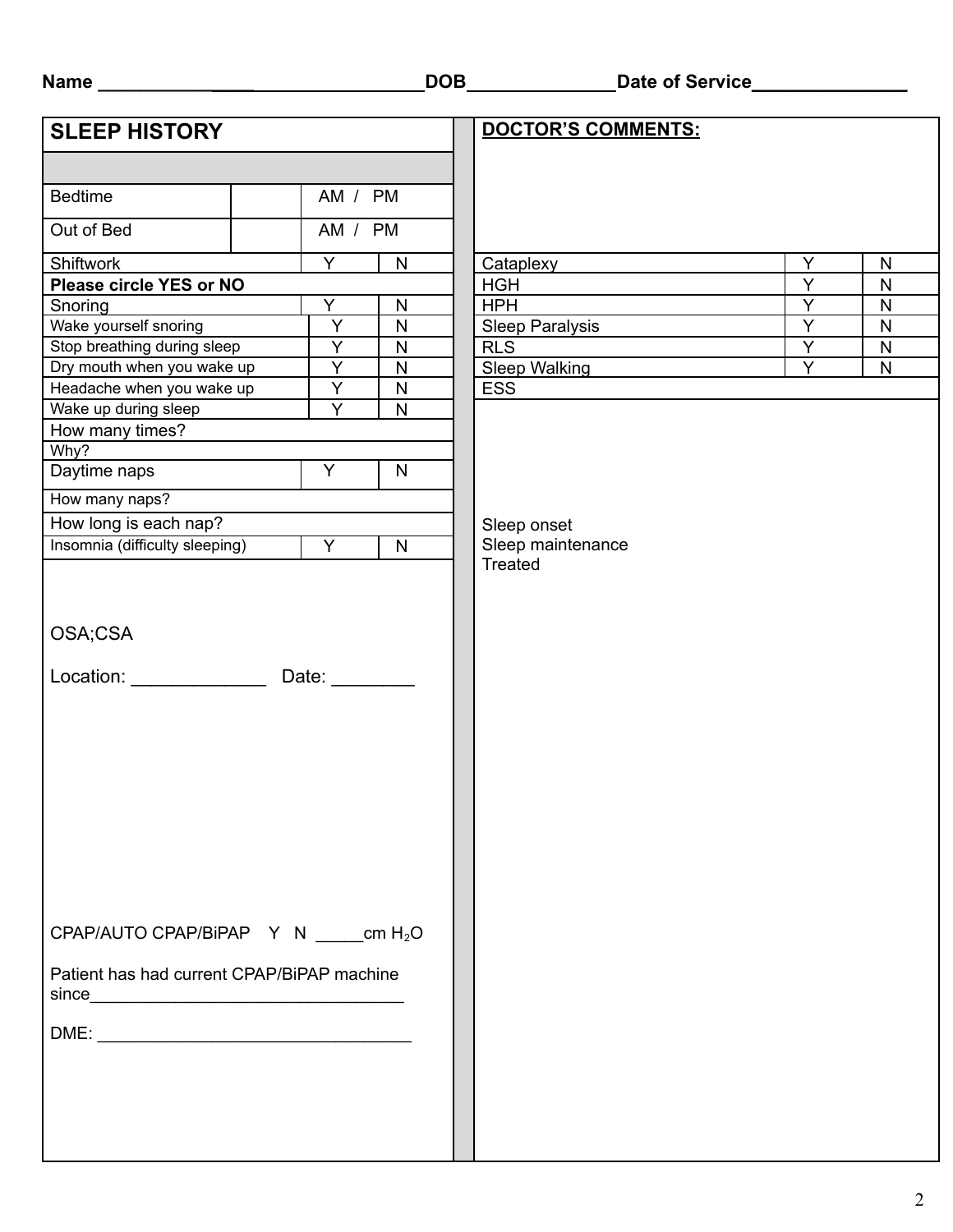|                                         |                   |                       | Review of Systems: Please answer YES only to symptoms significant to today's visit |                |                |  |  |  |
|-----------------------------------------|-------------------|-----------------------|------------------------------------------------------------------------------------|----------------|----------------|--|--|--|
| <b>GENERAL</b>                          |                   |                       | <b>GENITOURINARY</b>                                                               |                |                |  |  |  |
| Fatigue                                 | Y                 | N                     | Painful urination                                                                  | Y              | N              |  |  |  |
| Weight loss                             | Y                 | N                     | Blood in urine                                                                     | Ÿ              | N              |  |  |  |
| $\overline{Y}$<br>Weight gain           |                   | N                     | Penile discharge (male)                                                            | $\overline{Y}$ | $\mathsf{N}$   |  |  |  |
| Night sweats                            | Y                 | N                     | Frequent urination                                                                 | Y              | N              |  |  |  |
| Fever                                   | Y                 | N                     | Urinary incontinence                                                               | Y              | N              |  |  |  |
| Chills                                  | Y                 | N                     | <b>OB/GYN</b>                                                                      | Y              |                |  |  |  |
| <b>EYES</b>                             |                   |                       | Vaginal discharge                                                                  | N              |                |  |  |  |
| Double vision                           | Y                 | N                     | Vaginal bleeding                                                                   | Y              | N              |  |  |  |
| <b>Blurred vision</b>                   | Y                 | N                     | <b>Breast Lump</b>                                                                 | Y              | N              |  |  |  |
| Decreased vision                        | Y                 | N                     | Breast pain                                                                        | Y              | $\mathsf{N}$   |  |  |  |
| Itchy eyes                              | Y                 | N                     | Breast discharge                                                                   | Y              | N              |  |  |  |
| Eye pain                                | Y                 | $\mathsf{N}$          | <b>ENDOCRINE</b>                                                                   |                |                |  |  |  |
| <b>EAR, NOSE &amp; THROAT</b>           |                   |                       | Hot intolerance                                                                    | Υ              | N              |  |  |  |
| Decreased hearing                       | Y                 | N                     | Cold intolerance                                                                   | Ÿ              | $\mathsf{N}$   |  |  |  |
| Ringing in the ears                     | Y                 | $\mathsf{N}$          | Excessive urination                                                                | Y              | N              |  |  |  |
| Ear pain                                | Y                 | $\mathsf{N}$          | <b>Excessive thirst</b>                                                            | Y              | N              |  |  |  |
| Ear discharge                           | Y                 | N                     | <b>MUSCULOSKELETAL</b>                                                             |                |                |  |  |  |
| <b>Hoarseness</b>                       | $\overline{Y}$    | N                     | Joint pain                                                                         | Y              | $\mathsf{N}$   |  |  |  |
| Nasal bleeding                          | Y                 | N                     | Joint swelling                                                                     | Y              | N              |  |  |  |
| Nasal discharge                         | Ÿ                 | $\mathsf{N}$          | Joint redness                                                                      | Y              | N              |  |  |  |
| Difficulty swallowing                   | Y                 | N                     | <b>CARDIOVASCULAR</b>                                                              |                |                |  |  |  |
| Y<br>$\mathsf{N}$<br>Painful swallowing |                   | Y<br>N<br>Palpitation |                                                                                    |                |                |  |  |  |
| <b>ALLERGIC RHINITIS</b>                |                   |                       | Leg swelling (edema)                                                               | Y              | $\mathsf{N}$   |  |  |  |
| Runny nose                              | Y                 | N                     | Leg pain with walking                                                              | Y              | N              |  |  |  |
| Post-nasal drip                         | $\overline{Y}$    | $\mathsf{N}$          | Can NOT sleep flat                                                                 | $\overline{Y}$ | N              |  |  |  |
| Sneezing                                | Y<br>N            |                       | Wake up short of breath                                                            | Y              | N              |  |  |  |
| Nasal congestion                        | Ÿ                 | $\mathsf{N}$          | <b>NEUROLOGIC</b>                                                                  |                |                |  |  |  |
| <b>DIGESTIVE</b>                        |                   |                       | <b>Tremors</b><br>Y<br>N                                                           |                |                |  |  |  |
| Nausea                                  | Y                 | N                     | Muscle weakness                                                                    | Y              | N              |  |  |  |
| Vomiting                                | Y                 | N                     | Headache                                                                           | Y              | N              |  |  |  |
| Heartburn                               | Y                 | N                     | <b>Numbness</b>                                                                    | Y              | N              |  |  |  |
| Diarrhea                                | Y                 | $\mathsf{N}$          | <b>SKIN</b>                                                                        |                |                |  |  |  |
| Constipation                            | Y                 | N                     | Itching                                                                            | Y              | N              |  |  |  |
| Blood in stool                          | Y                 | $\mathsf{N}$          | Rash                                                                               | Y              | N              |  |  |  |
| Black tarry stool                       | Y                 | N                     | Hair loss                                                                          | Y              | N              |  |  |  |
| Jaundice                                | Y                 | $\mathsf{N}$          | Nail changes                                                                       | Y              | N <sub>1</sub> |  |  |  |
| Abdominal pain                          | Y                 | N                     |                                                                                    |                |                |  |  |  |
| <b>HEMATOLOGIC/LYMPHATIC</b>            |                   |                       |                                                                                    |                |                |  |  |  |
| Swollen Lymph nodes                     | Y                 | N                     |                                                                                    |                |                |  |  |  |
| Y<br><b>Bleeding</b><br>N               |                   |                       |                                                                                    |                |                |  |  |  |
| <b>Bruising</b>                         | Y<br>$\mathsf{N}$ |                       |                                                                                    |                |                |  |  |  |
| <b>PSYCHIATRIC</b>                      |                   |                       |                                                                                    |                |                |  |  |  |
| Anxiety                                 | Y                 | $\mathsf{N}$          |                                                                                    |                |                |  |  |  |
| Depression                              | Y                 | N                     |                                                                                    |                |                |  |  |  |
| Suicidal thoughts                       | Y                 | N                     |                                                                                    |                |                |  |  |  |
|                                         |                   |                       |                                                                                    |                |                |  |  |  |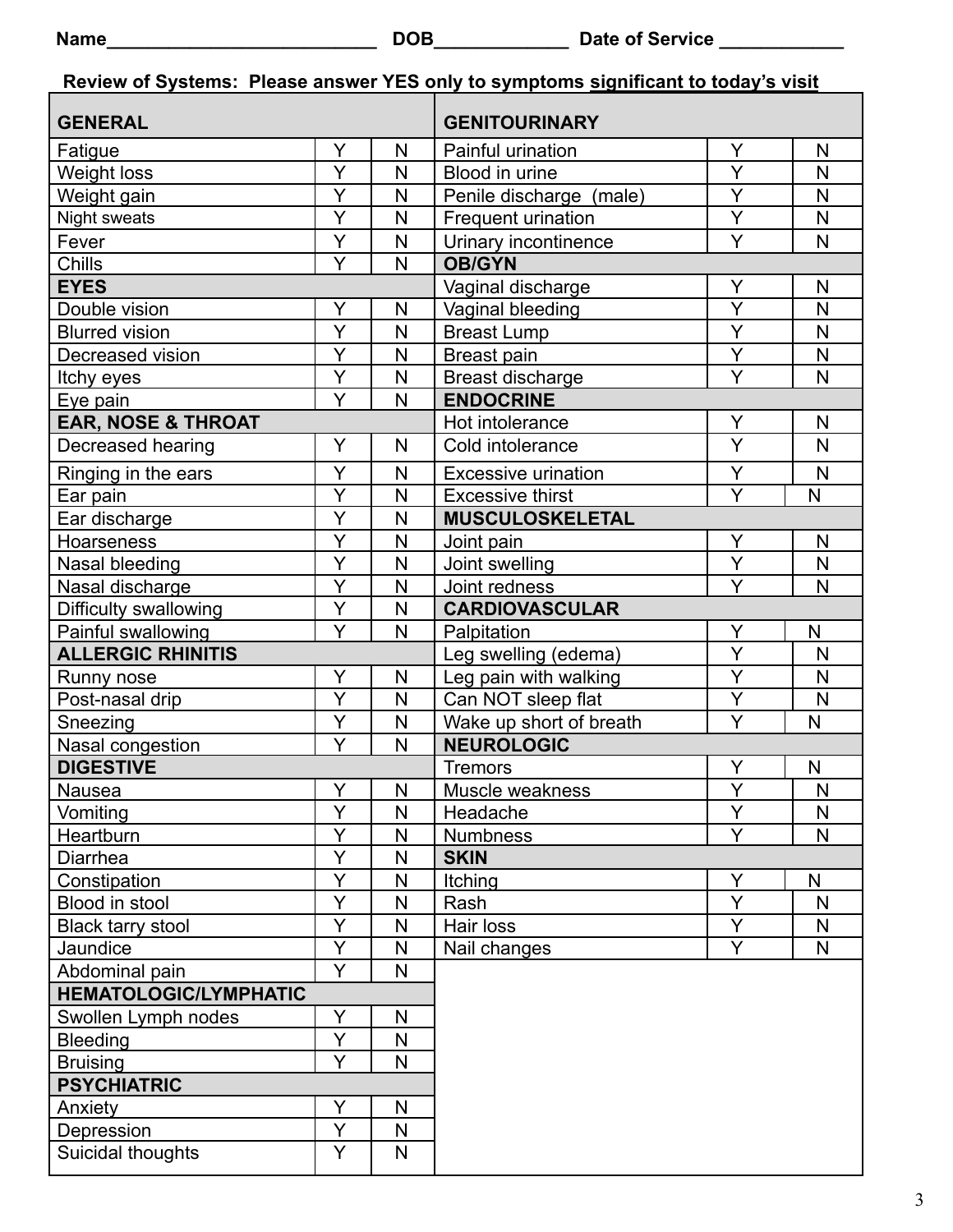## **Past Medical and Surgical History**

| <b>Psychiatric</b>                             |                         |              | <b>Hematologic/Cancers</b>                                  |                         |   |  |  |
|------------------------------------------------|-------------------------|--------------|-------------------------------------------------------------|-------------------------|---|--|--|
| Y<br>Anxiety                                   |                         | $\mathsf{N}$ | Leukemia                                                    | Y                       | N |  |  |
| Depression                                     | $\overline{Y}$<br>N     |              | Lymphoma                                                    | Ý                       | N |  |  |
| <b>Bipolar disorder</b>                        | $\overline{Y}$          | N            | <b>Bleeding Disorder</b>                                    | Ý                       | N |  |  |
| <b>Post-Traumatic Stress Disorder</b>          | Y                       | N            | Anemia                                                      | Y                       | N |  |  |
| Schizophrenia                                  | Y                       | N            | Blood Clots in Legs/Arms (DVT)                              | Y                       | N |  |  |
| <b>Neurologic</b>                              |                         |              | <b>Breast Cancer</b>                                        | Y                       | N |  |  |
| Dementia                                       | Y                       | N            | Lung Cancer                                                 | Y                       | N |  |  |
| <b>Stroke</b>                                  | $\overline{\mathsf{Y}}$ | N            | <b>Colon Cancer</b>                                         | $\overline{\mathsf{Y}}$ | N |  |  |
| TIA (Mini stroke)                              | Ý                       | N            | <b>Kidney Cancer</b>                                        | Ý                       | N |  |  |
| Seizure                                        | Y                       | N            | <b>Prostate Cancer</b>                                      | Y                       | N |  |  |
| Parkinson's                                    | $\overline{\mathsf{Y}}$ | N            | $\overline{Y}$<br>N<br><b>Bladder Cancer</b>                |                         |   |  |  |
| <b>Peripheral Neuropathy</b>                   | Y                       | N            | Other Cancer:                                               |                         |   |  |  |
| Migraine                                       | Y                       | N            | <b>Endocrine</b>                                            |                         |   |  |  |
| <b>Nose/Sinuses</b>                            |                         |              | <b>Diabetes</b>                                             | Y                       | N |  |  |
| Chronic sinus infection                        | Y                       | N            | Hypothyroidism                                              | Ý                       | N |  |  |
| Allergies (nose & sinuses)                     | Y                       | N            | <b>Grave's Disease</b>                                      | $\overline{\mathsf{Y}}$ | N |  |  |
| Non-Allergic rhinitis                          | Y                       | N            | <b>High Cholesterol/lipids</b>                              | Ÿ                       | N |  |  |
| Lung                                           |                         |              | Rheumatology                                                |                         |   |  |  |
| <b>COPD</b>                                    | Υ                       | N            | Rheumatoid arthritis                                        | Υ                       | N |  |  |
| <b>Tuberculosis</b>                            | Y                       | N            | Lupus (SLE)                                                 | Y                       | N |  |  |
| <b>Bronchiectasis</b>                          | Y                       | N            | Scleroderma                                                 | Υ                       | N |  |  |
| Lung fibrosis                                  | Y<br>N                  |              | Ý<br>Fibromyalgia<br>N                                      |                         |   |  |  |
| Asbestosis                                     | $\overline{\mathsf{Y}}$ | N            | <b>Surgeries</b>                                            |                         |   |  |  |
| Asthma                                         | Ý                       | $\mathsf{N}$ | <b>Heart Stents</b>                                         | Y                       | N |  |  |
| <b>Pulmonary Embolism</b>                      | Y                       | $\mathsf{N}$ | CABG (Bypass surgery)                                       | Y                       | N |  |  |
| $\overline{Y}$<br>N<br><b>Pleural Effusion</b> |                         |              | Ÿ<br><b>Heart Valve Replacement</b>                         |                         |   |  |  |
| <b>Sleep</b>                                   |                         |              | $\overline{\mathsf{Y}}$<br><b>Metallic Heart Valve</b><br>N |                         |   |  |  |
| Sleep Apnea                                    | Y                       | N            | Aneurysm repair ((Abd) (Thor)                               | $\overline{\mathsf{Y}}$ | N |  |  |
| Insomnia                                       | Y                       | ${\sf N}$    | Stents in legs                                              | $\overline{\mathsf{Y}}$ | N |  |  |
| Restless Legs Syndrome                         | Y                       | N            | Pacemaker placement                                         | Ý                       | N |  |  |
| Narcolepsy                                     | $\overline{\mathsf{Y}}$ | N            | Defibrillator placement                                     | $\overline{\mathsf{Y}}$ | N |  |  |
| <b>Heart</b>                                   |                         |              | Sinus Surgery                                               | $\overline{Y}$          | N |  |  |
| CAD (blockage in the heart)                    | Υ                       | N            | Tonsillectomy                                               | $\overline{\mathsf{Y}}$ | N |  |  |
| MI (heart attack)                              | Y                       | $\mathsf{N}$ | <b>Surgery for Sleep Apnea</b>                              | Y                       | N |  |  |
| Congestive heart failure                       | Y                       | N            | <b>Colon Surgery</b>                                        | Y                       | N |  |  |
| Atrial fibrillation (P. Afib)                  | $\overline{Y}$          | ${\sf N}$    | Gallbladder surgery                                         | $\overline{Y}$          | N |  |  |
| High blood pressure                            | Y                       | N            | Appendectomy                                                | Y                       | N |  |  |
| <b>Gastrointestinal</b>                        |                         |              | Hysterectomy (Partial) (Complete)                           | Y                       | N |  |  |
| Heartburn (Reflux)<br>(GERD)                   | Y                       | $\mathsf{N}$ | Cataract surgery                                            | $\overline{\mathsf{Y}}$ | N |  |  |
| Hiatal Hernia                                  | Y                       | ${\sf N}$    | Hernia Surgery                                              | Y                       | N |  |  |
| Stomach ulcer                                  | Y                       | N            | Joint replacement                                           | Y                       | N |  |  |
| Ulcerative colitis                             | Y                       | N            | Joint Surgery                                               | Ÿ                       | N |  |  |
| Crohn's disease                                | Y                       | ${\sf N}$    | Spinal Surgery (Cervical) (Lumbar)                          | Y                       | N |  |  |
| Hepatitis A B C                                | Y                       | N            | Other Surgeries:                                            |                         |   |  |  |
| Cirrhosis                                      | Y                       | N            |                                                             |                         |   |  |  |
| Y<br>Fatty Liver (NASH)                        |                         | N            |                                                             |                         |   |  |  |
| <b>Nephrology/Urology</b>                      |                         |              |                                                             |                         |   |  |  |
| <b>Kidney Stones</b>                           | Y                       | N            |                                                             |                         |   |  |  |
| <b>Dialysis</b>                                | Y                       | N            |                                                             |                         |   |  |  |
| BPH (large prostate)                           | Y                       | N            |                                                             |                         |   |  |  |